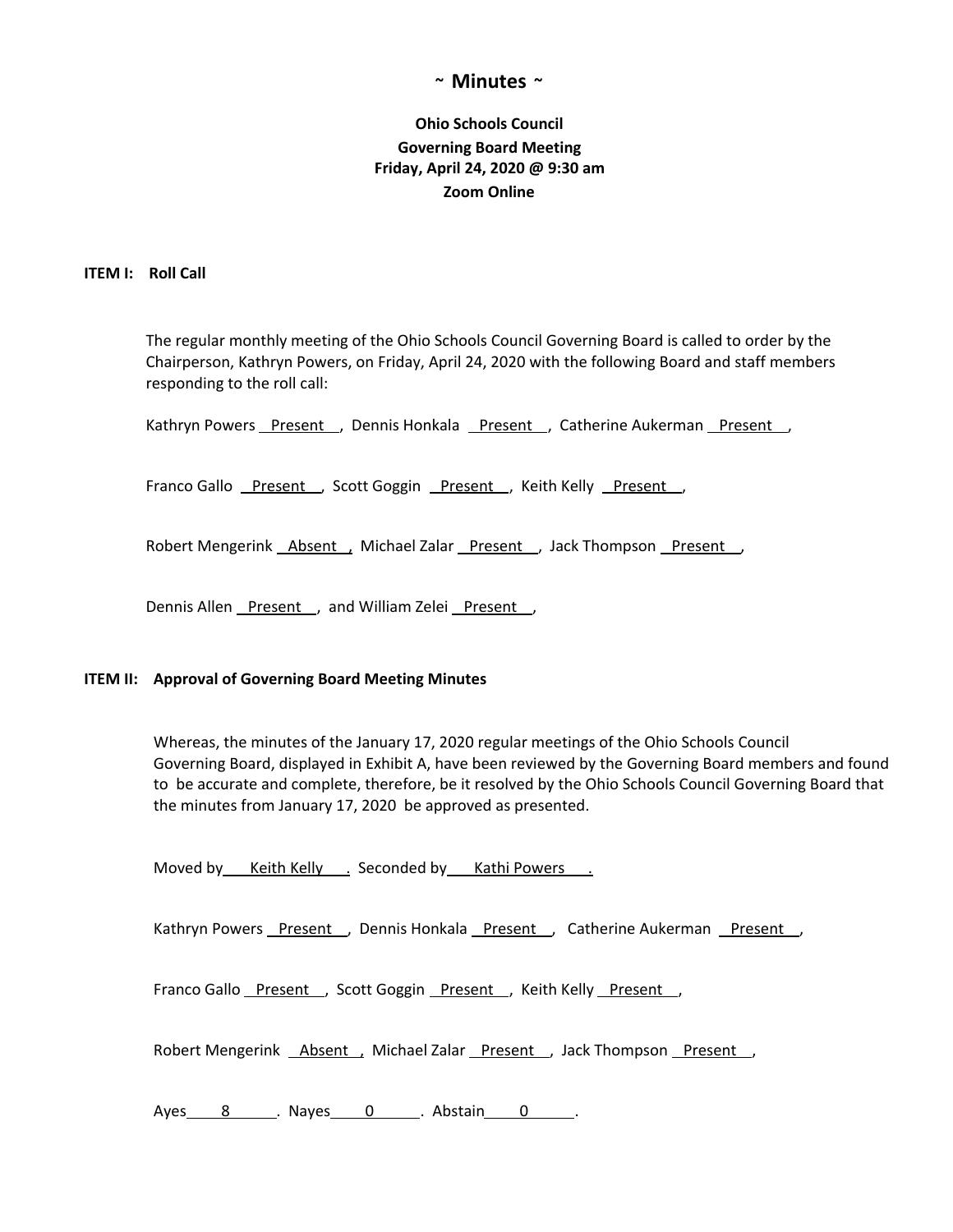## **ITEM III: Approval of OSC Financial Report**

Whereas, the financial report for the month of January & February, March 2020, displayed in Exhibit B & B1, and B2 has been reviewed by the Governing Board members and found to be accurate and complete, therefore be it resolved by the Ohio Schools Council Governing Board that the report be approved as presented.

Moved by Michael Zalar . Seconded by Jack Thompson .

Kathryn Powers Present , Dennis Honkala Present , Catherine Aukerman Present ,

Franco Gallo Present , Scott Goggin Present , Keith Kelly Present,

Robert Mengerink **Absent, Michael Zalar Present**, Jack Thompson Present,

Ayes 8 . Nayes 0 . Abstain 0 .

## **ITEM IV: Approval of Consent Agenda**

Whereas, the Executive Director recommends approval of the following items, therefore, be it resolved that the Ohio Schools Council Governing Board approves the items listed in the Consent Agenda.

- A) Electricity audits, per Ohio Schools Council/Yankel Agreement to the following OSC member districts: Avon Local Schools, Boardman Local Schools, Columbia Local Schools, Madison Local Schools (Lake Co.), Warren City Schools, and West Geauga Local Schools, effective February 21, 2020. (Exhibit C)
- B) Renewal of Directors & Officers Insurance Policy for a three year term between Ohio Schools Council and Cincinnati Insurance Companies, effective April 1, 2020 thru April 1, 2023. (Exhibit D)
- C) Champion Local Schools and Defiance City Schools, as new Ohio Schools Council Members, effective February 21, 2020. (Exhibit E)
- D) Safety Assessments for the following school districts: Cuyahoga Falls City Schools,Mayfield City Schools, Medina County Board of D.D. and Rocky River City Schools
- E) Cancellation of contracts: BSN Sports, Passon's Sports & US Games, effective February 28, 2019 and Gergely's Maintenance King, Interboro Packaging Corporation, McKesson Medical/Moore Medical Supply, Lux Led Solutions, Next Step Energy Solutions, and Shiffler Equipment Sales, Inc., and The M. Conley Company effective February 29, 2020.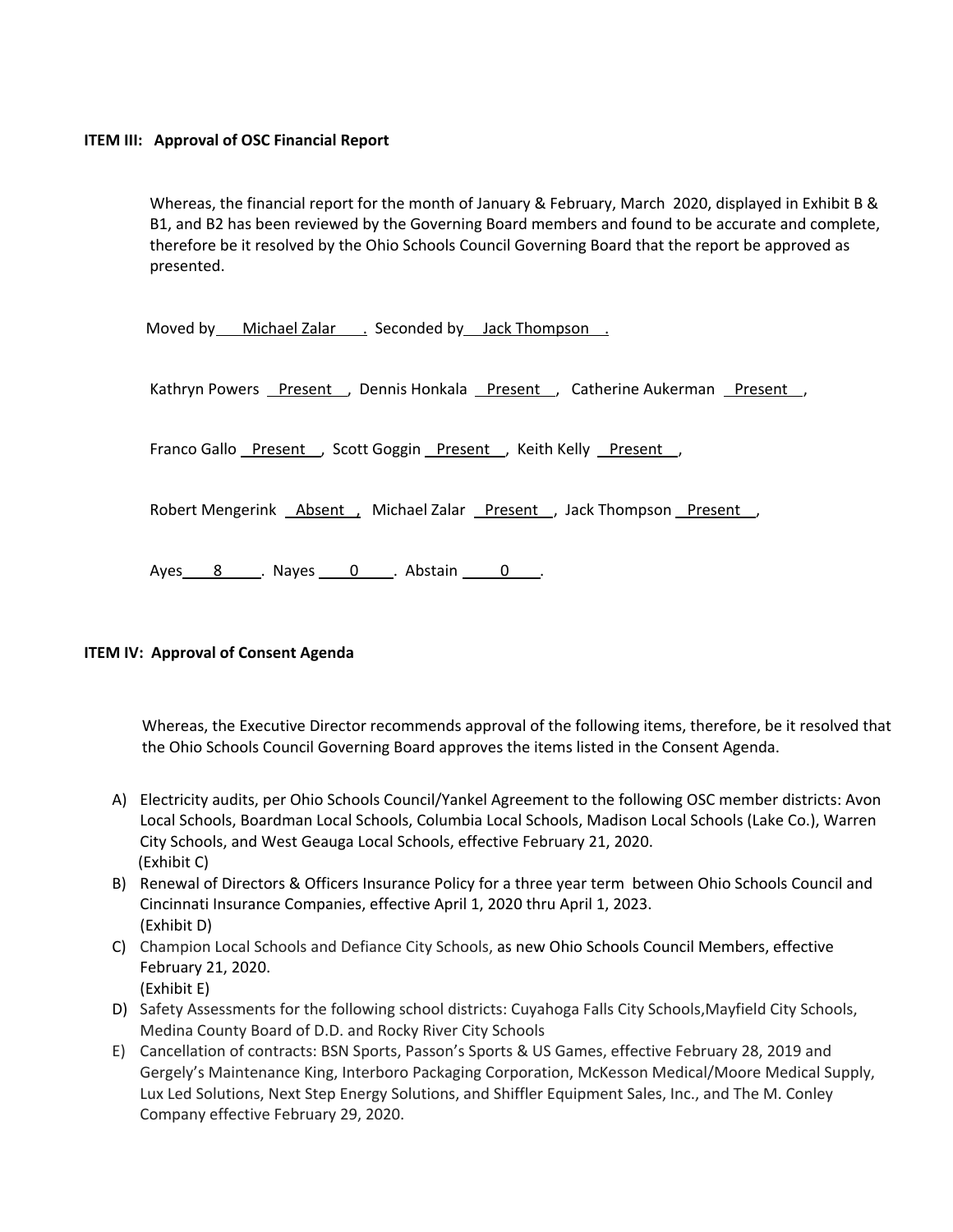F) Extension of the cooperative purchasing contracts for discounted products for OSC members through February 28, 2021:

(Exhibit F & F1)

- ACCO Brands USA for audio visual/media products
- Camcor for academic, audio visual/media products and operational products
- Cascade School Supplies for art, office, classroom. library & av/media products
- Creative-Image Technologies for audio visual/media products
- DEMCO, Inc.for library products
- Fisher Science Education for laboratory products
- Friends Office: art, office, classroom, recreational/physical education and laboratory products
- Hepner Air Filters for maintenance and custodial supplies
- Henry Schein, Inc.clinic and recreational/physical education supplies
- NASCO for art, office, classroom, recreational/physical education and laboratory products
- Ohio Ceramic Supply, Inc. for art supplies
- Office Depot Office Max
- S&S Worldwide for art, classroom and recreational/physical education products
- School Health Corporation for clinic and recreational/physical education products
- School Nurse Supply, Inc.for clinic products
- SchoolHouse Electronics for audio visual/media and library products
- School Electric for audio visual/media and library products
- School Specialty for art, audio visual, classroom, clinic, library, office, recreational/physical
- laboratory products
- Scott Electric
- The Library Store for library products
- Toledo Physical Education Supply for recreational/physical education products
- Troxell Communications

G) Extension of award for Ice Cream Products with Hershey's Ice Cream effective July 1, 2020 to June 30, 2021 at the same prices and terms of the current agreement.

(Exhibit G)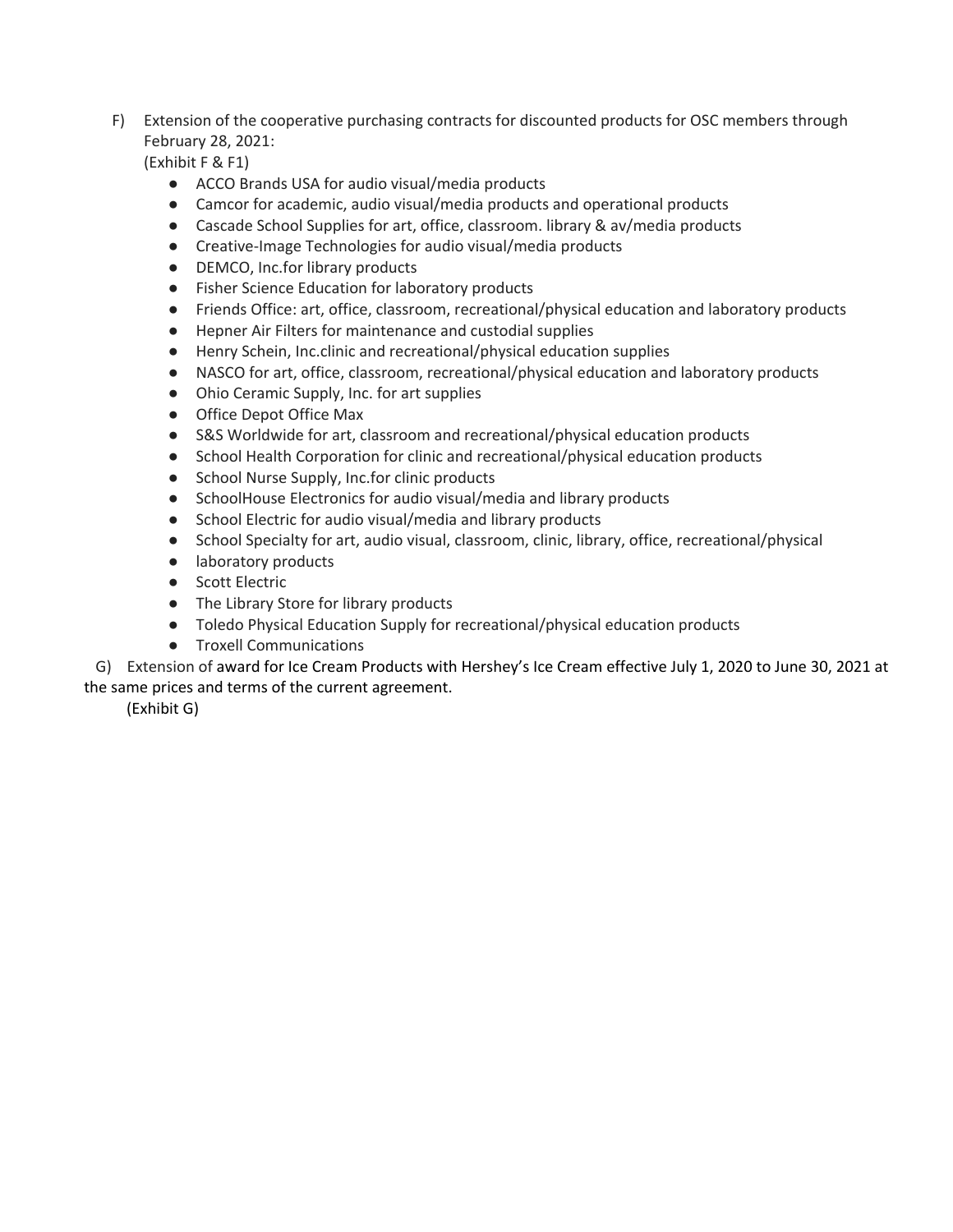- H) Approval of AEPA National Contracts:
	- TechLine Sports LIghting
	- Konica Minolta Business Solutions
	- Kyocera Document Solutions America
	- Sports Surfaces Distributors Inc.
	- Progressive Roofing Inc
	- Tremco/WTI
	- Biofit Engineered Products
	- National Business Furniture
	- School Specialty Inc.
	- Facilities Solutions Group
	- CDW-Government, LLC
	- **•** MNJ Technologies Inc**.**
	- Partac Peat Corp.
	- School Health Corp.
	- School Specialty Inc.
	- Kronas Corp dba Schutt Sports
	- Midwest Technologies Products
	- Best Plumbing Specialities
	- Blick Art Materials LLC
	- Pitsco Education
	- Quill Corporation
	- Specialty Inc.
	- Busch Systems International
	- Hillyard Custodial
	- State Industrial Products
	- Quill Corporation
	- Kompan Inc
	- Playcraft Systems
	- Romtec Inc.
	- Hussey Seating Company
	- Act Global Americas Inc.
	- Astro Turf Corporation
	- Field Turf USA Inc.
	- Hellas Construction Inc.
	- The Motz Group
	- Shaw Sports Turf
	- Sprinturf LLC.
	- Sports Surfaces Distributing Inc.
	- Gillespie Group Inc.
	- Interface Americas Inc.
	- Daktronics Inc.
	- Bio Corporation
	- Complete Book Media Supply
	- Imagination Station Inc. DBA Istation, Mackin Educational Resources
	- DudSolutions.com
	- Clark Equipment Company dba Bobcat Company
	- Husqvarna Professional Products
	- Phil Long Dealerships Inc. (Exhibit H) (Exhibit H1 Apex)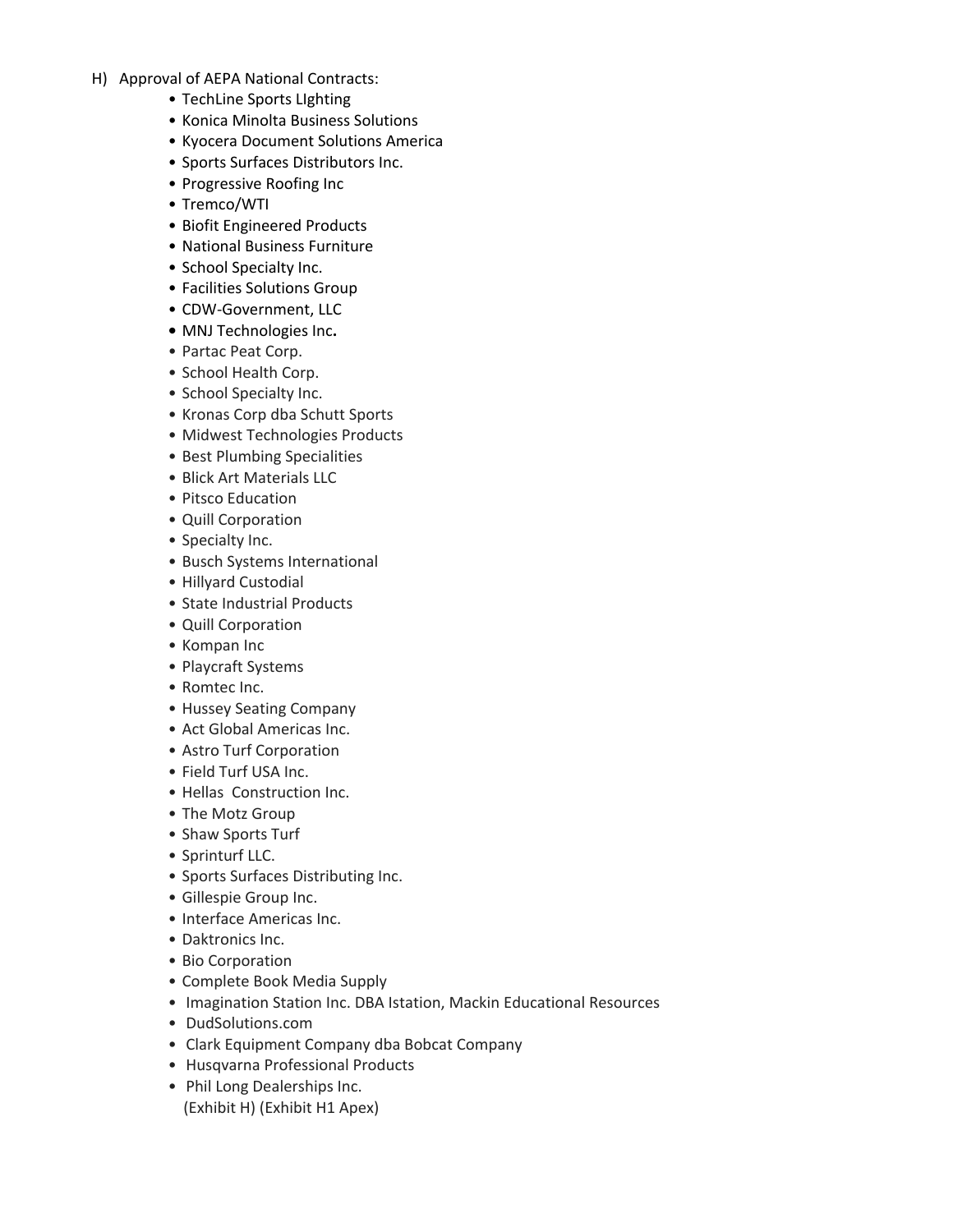- I) Appropriations modifications for FY 2020 by increasing General Fund Expenditures by \$150,000 (to cover Health Insurance and the payment to school districts), and to decrease General Fund Revenue by \$30,000 (to cover reduction in P4S participation). Increase of Fund 014 9320 (Rotary) by \$13,000, (for increased activity in Bonefish and Safety & Security Program), and increase Fund 022 9035 expenditures by \$330,000 (to reflect a Transfers to the General Fund).
- J) Disposal of unused/replaced equipment. See list below: (Exhibit I)

## **Equipment Removed from Service**

| <b>Description</b>                     | <b>Serial Number</b> |
|----------------------------------------|----------------------|
| Broken Dell Video                      | <b>NA</b>            |
| APC Backup Power Supply Smart UPS 1500 | AS043521152          |
| HP Pro 6300 Server                     | ZUA3100WKX           |
| Lenovo Think Center Desktop            | 000KUSMJ00DMEU       |
| Lenovo Think Center Desktop            | 000KUSMJ00DMEP       |
| Lenovo Think Center Desktop            | 000KUSMJ00DYO2       |
| Lenovo Laptop 20CK-000GUS              | 000KUSMJ00DMEL       |

- K) Renew Agreement for one additional year between Ohio Schools Council and Education Logistics, Inc (Edulog), effective July 1, 2020 through June 30, 2021. (Exhibit J)
- L) Consulting Agreement between Ohio Schools Council and Richmond Heights Local School District to perform a Facilities Audit, effective February 24, 2020. (Exhibit K)
- M) GCSSA/OSC Cyber Liability Policy effective March 12, 2020. (Exhibit L)
- N ) Approval of Agreement between Ohio Schools Council as a Channel Partner and Enerwise Global Technologies, LLC d/b/a CPower,effective April 14, 2020. (Exhibit M)
- O) Approval of awarded cooperative purchasing vendor between Ohio Schools Council and Nickles Bakery, effective July 1, 2020 to June 30, 2021. (Exhibit N)
- P) Approval of awarded cooperative purchasing vendor between Ohio Schools Council and Joshen Paper & Packaging, effective July 1, 2020 to June 30, 2021. (Exhibit O)
- Q) Electricity Audits for the following districts: Ottawa Hills, Rocky River, Riverside, Shaker Heights, Struthers and Washington Local, effective April 14, 2020. (Exhibit P)
- R) Approval of Agreement between Ohio Schools Council and GPD Group, effective date April 24, 2020. (Exhibit Q)
- S) Approval of Agreement between Ohio Schools Council and TDA, effective April 24, 2020. (Exhibit R)
- T) Approval of 2021 Budget and Recommendation for Assembly Approval (Exhibit S).
- U) Approval of Kent Morgan, Superintendent of Buckeye Local Schools to serve as OSC Director and Recommendation for Assembly Approval.
- V) Approval for the Executive Director to enter into a contract with ServiceMaster for Disaster Recovery Services, with the contract to be approved by the Board of Directors at the May Meeting.